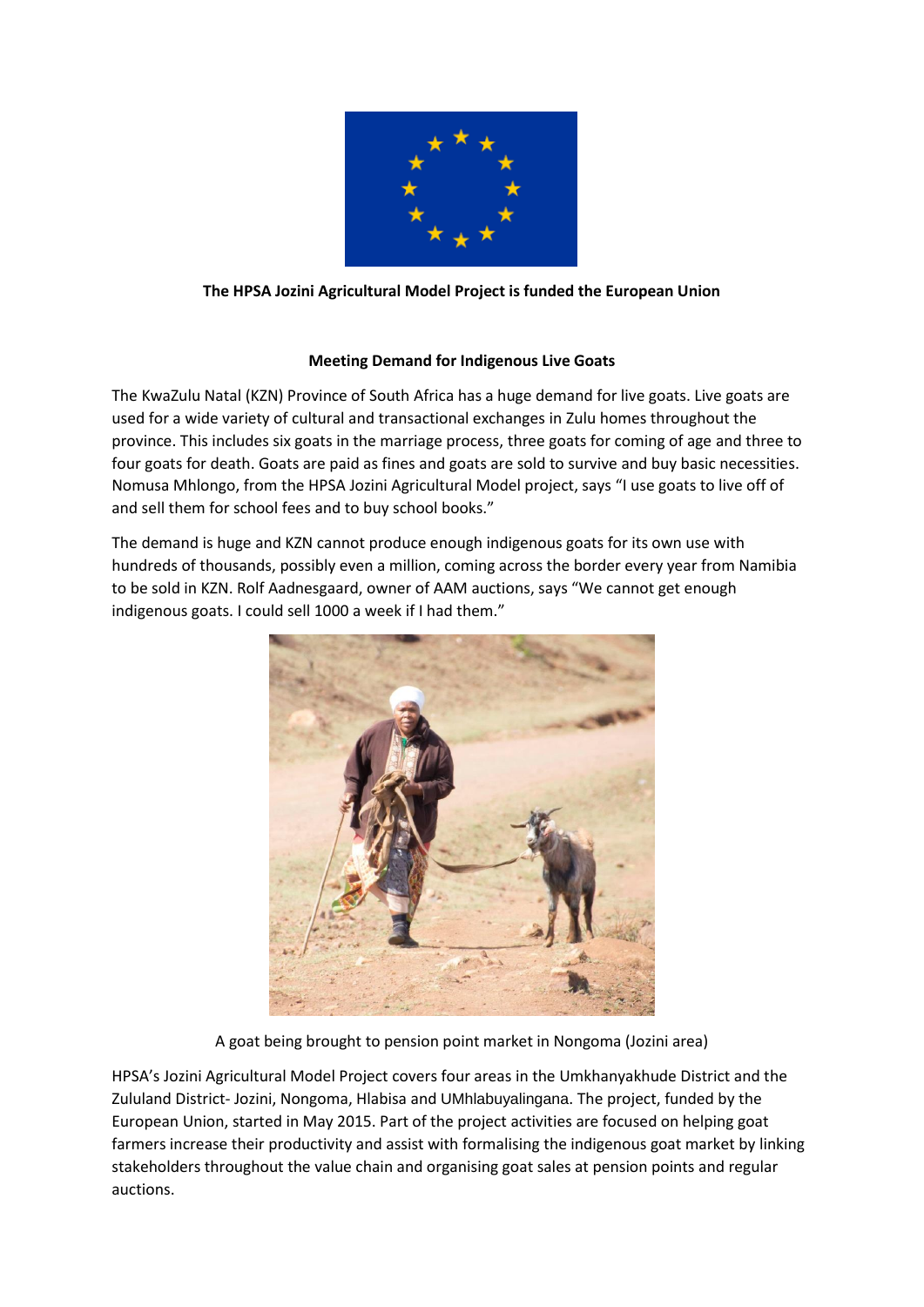On 24 June, 2016, HPSA, together with implementing partners and stakeholders, such as the Jozini Livestock Association, Department of Agriculture KZN, Mdukatshani Rural Development Programme, AAM auctions, with funding support from the European Union and Department of Rural Development and Land Reform, held the first indigenous goat auction in Jozini.

The auction was a success with a total of 324 goats were sold at the Jozini auction with total sales R292,526 and average price of goat was R900.



Jozini indigenous goat auction

Another auction is being planned in Nongoma (in another Jozini Agricultural Model project area) in October or November 2016. It is anticipated that there will be formal auctions in Nongoma, Hlabisa and Jozini twice a year and monthly pension point sales.